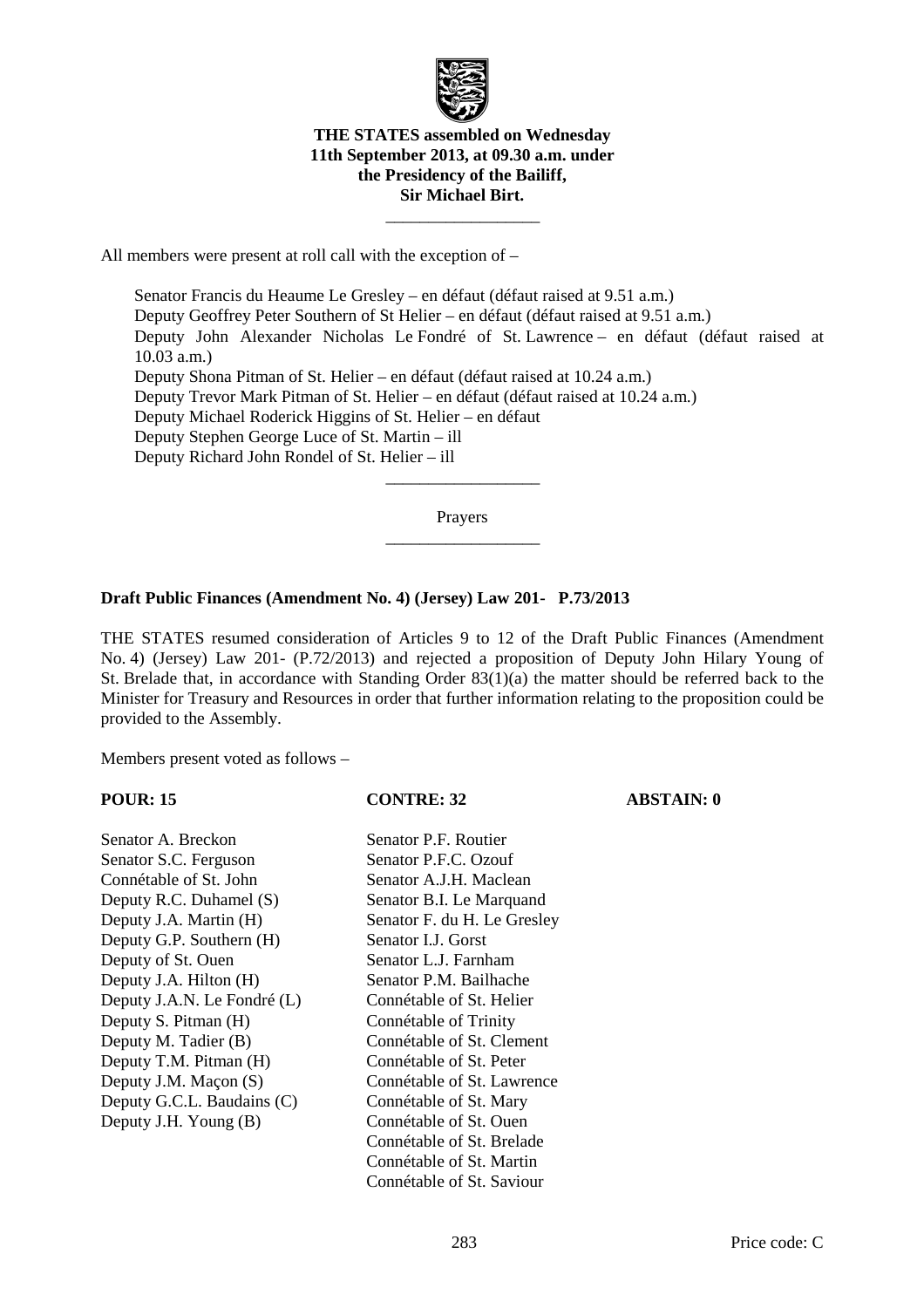Deputy R.G. Le Hérissier (S) Deputy of Grouville Deputy of Trinity Deputy S.S.P.A. Power (B) Deputy K.C. Lewis (S) Deputy E.J. Noel (L) Deputy T.A. Vallois (S) Deputy A.K.F. Green (H) Deputy of St. John Deputy J.P.G. Baker (H) Deputy S.J. Pinel (C) Deputy of St. Mary Deputy R.G. Bryans (H) Deputy of St. Peter

THE STATES adopted Article 9.

THE STATES adopted Article 10.

Members present voted as follows –

### **POUR: 30 CONTRE: 12 ABSTAIN: 2**

Senator P.F.C. Ozouf Senator S.C. Ferguson Deputy J.H. Young (B) Senator A.J.H. Maclean Connétable of St. John Senator B.I. Le Marquand Deputy J.A. Martin (H) Senator F. du H. Le Gresley Deputy of St. Ouen Senator I.J. Gorst Deputy J.A. Hilton (H) Senator L.J. Farnham Deputy J.A.N. Le Fondré (L) Senator P.M. Bailhache Deputy M. Tadier (B) Connétable of Trinity Deputy T.M. Pitman (H) Connétable of St. Peter Deputy T.A. Vallois (S) Connétable of St. Lawrence Deputy J.M. Maçon (S) Connétable of St. Mary Deputy G.C.L. Baudains (C) Connétable of St. Ouen Connétable of St. Brelade Connétable of St. Martin Connétable of St. Saviour Deputy R.G. Le Hérissier (S) Deputy G.P. Southern (H) Deputy of Grouville Deputy of Trinity Deputy S.S.P.A. Power (B) Deputy K.C. Lewis (S) Deputy E.J. Noel (L) Deputy A.K.F. Green (H) Deputy of St. John Deputy J.P.G. Baker (H) Deputy S.J. Pinel (C) Deputy of St. Mary Deputy R.G. Bryans (H) Deputy of St. Peter

Senator P.F. Routier Senator A. Breckon Deputy R.C. Duhamel (S)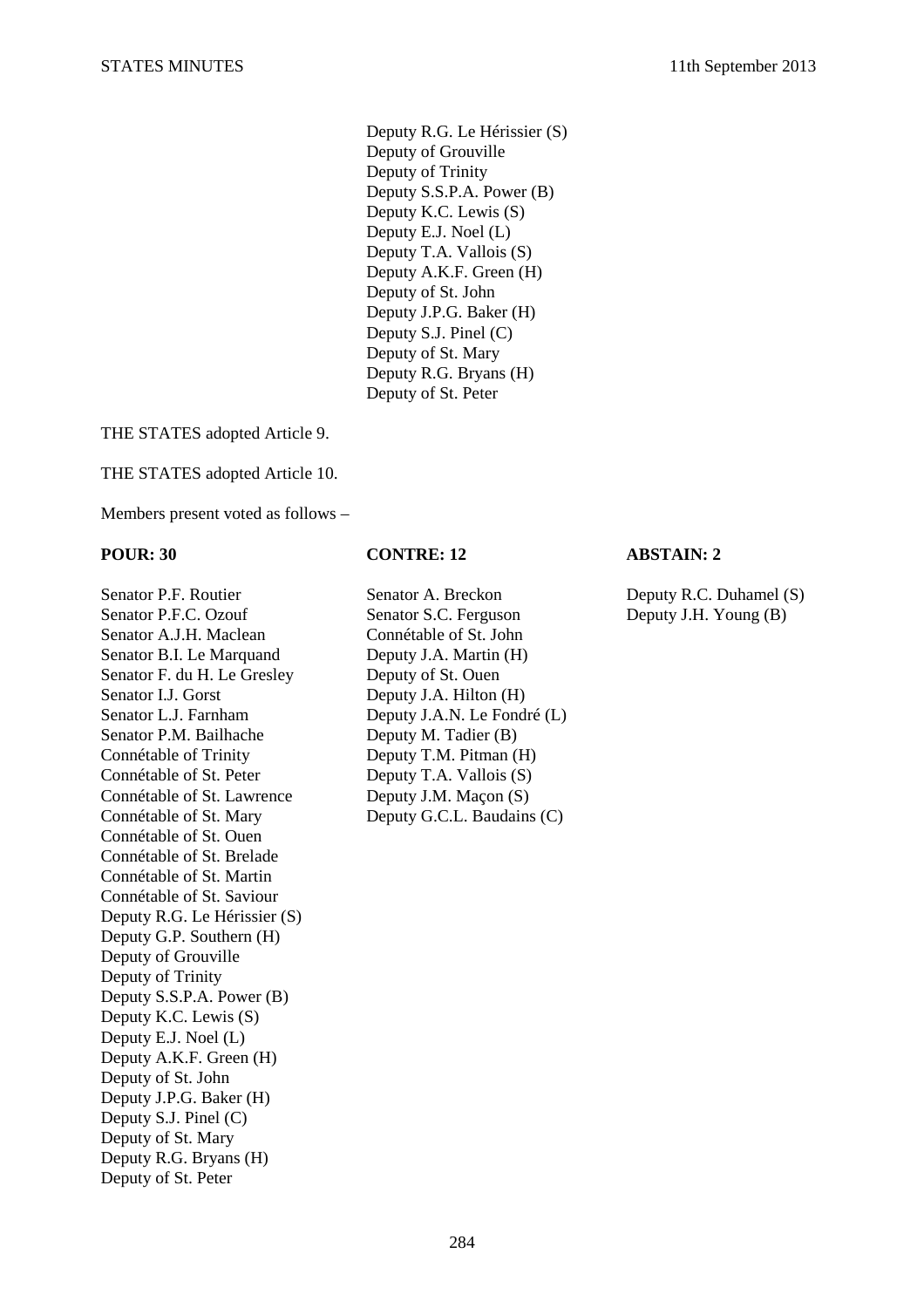### THE STATES adopted Article 11.

THE STATES adopted Article 12.

Members present voted as follows –

# **POUR: 30 CONTRE: 14 ABSTAIN: 0**

Senator P.F. Routier Senator A. Breckon Senator P.F.C. Ozouf Senator S.C. Ferguson Senator A.J.H. Maclean Connétable of St. John Senator B.I. Le Marquand Deputy R.C. Duhamel (S) Senator F. du H. Le Gresley Deputy J.A. Martin (H) Senator I.J. Gorst Deputy G.P. Southern (H) Senator L.J. Farnham Deputy of St. Ouen Senator P.M. Bailhache Deputy J.A. Hilton (H) Connétable of Trinity Deputy J.A.N. Le Fondré (L) Connétable of St. Peter Deputy M. Tadier (B) Connétable of St. Lawrence Deputy T.M. Pitman (H) Connétable of St. Mary Deputy T.A. Vallois (S) Connétable of St. Ouen Deputy J.M. Maçon (S) Connétable of St. Brelade Deputy G.C.L. Baudains (C) Connétable of St. Martin Connétable of St. Saviour Deputy R.G. Le Hérissier (S) Deputy of Grouville Deputy of Trinity Deputy S.S.P.A. Power (B) Deputy K.C. Lewis (S) Deputy E.J. Noel (L) Deputy A.K.F. Green (H) Deputy of St. John Deputy J.P.G. Baker (H) Deputy J.H. Young (B) Deputy S.J. Pinel (C) Deputy of St. Mary Deputy R.G. Bryans (H) Deputy of St. Peter

THE STATES commenced consideration of Articles 13 to 17 and, adopting an amendment of the Minister for Treasury and Resources, agreed that in Article 13, the number (1) at the beginning of the Article should be deleted and paragraph (2) should be deleted.

THE STATES adopted Articles 13 (as amended) to 17 inclusive.

THE STATES adopted Article 18.

THE STATES commenced consideration of Article 19 and rejected an amendment of the Corporate Services Scrutiny Panel that in the inserted Article 56A –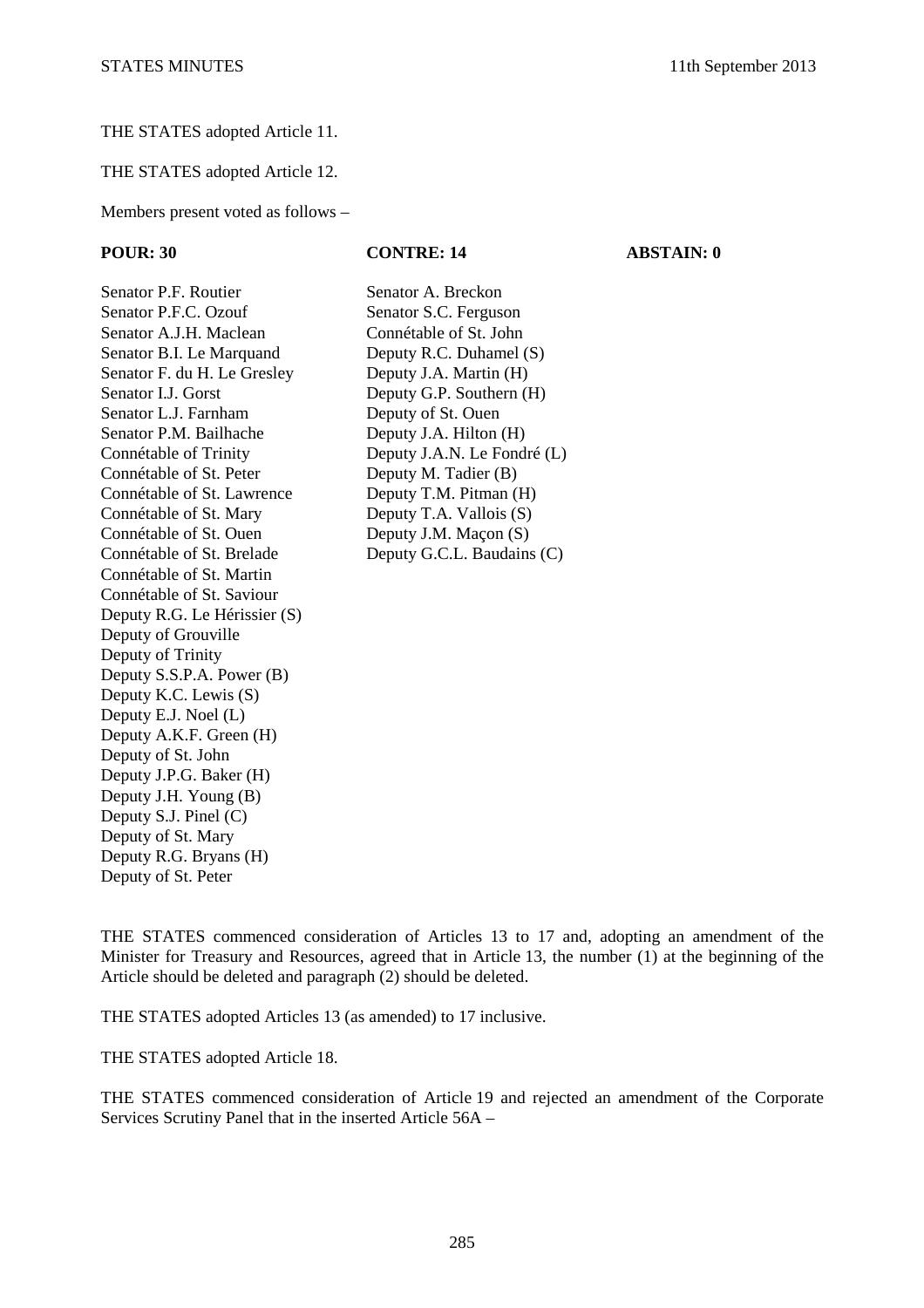- (a) in paragraph  $(3)$ 
	- (i) for the word "Minister" there should be substituted the word "States",
	- (ii) at the end, the words "on a proposition signed by the Chief Minister and the Minister for Treasury and Resources and lodged by the Chief Minister" should be added;
- (b) in paragraph (4) the words "by the Minister" should be deleted;
- (c) in paragraph (5) for the words "Before appointing a member of the Panel, the Minister" there should be substituted the words "Before signing a proposition under paragraph (3), the Chief Minister and Minister for Treasury and Resources";
- (d) paragraph (6) should be deleted;
- (e) in paragraph  $(7)$ 
	- (i) the words "The Minister shall appoint" should be deleted,
	- (ii) after the words "a member of the Panel" there should be inserted the words "shall be appointed";
- (f) in paragraph  $(8)$ 
	- (i) the words "The Minister may appoint" should be deleted,
	- (ii) after the words "a person" there should be inserted the words "may be appointed";
- (g) in paragraph (9) for the word "Minister" there should be substituted the words "Chief Minister";
- (h) after paragraph (9) there should be inserted the following paragraph
	- "(10) If a member of the Panel resigns, the Chief Minister shall notify the States of the resignation at their next meeting.";
- (i) in paragraph (10) for the words "the Minister" there should be substituted the words "the States, on a proposition lodged by any member of the States,";
- (j) paragraph (11) should be deleted;
- (k) in paragraph (12) for the word "Minister" there should be substituted the words "Minister for Treasury and Resources";
- (l) In paragraph (13) for the words "The Minister" there should be substituted the words "The Chief Minister and the Minister for Treasury and Resources".

and that the paragraphs in Article 56A should be renumbered accordingly*.* 

Members present voted as follows –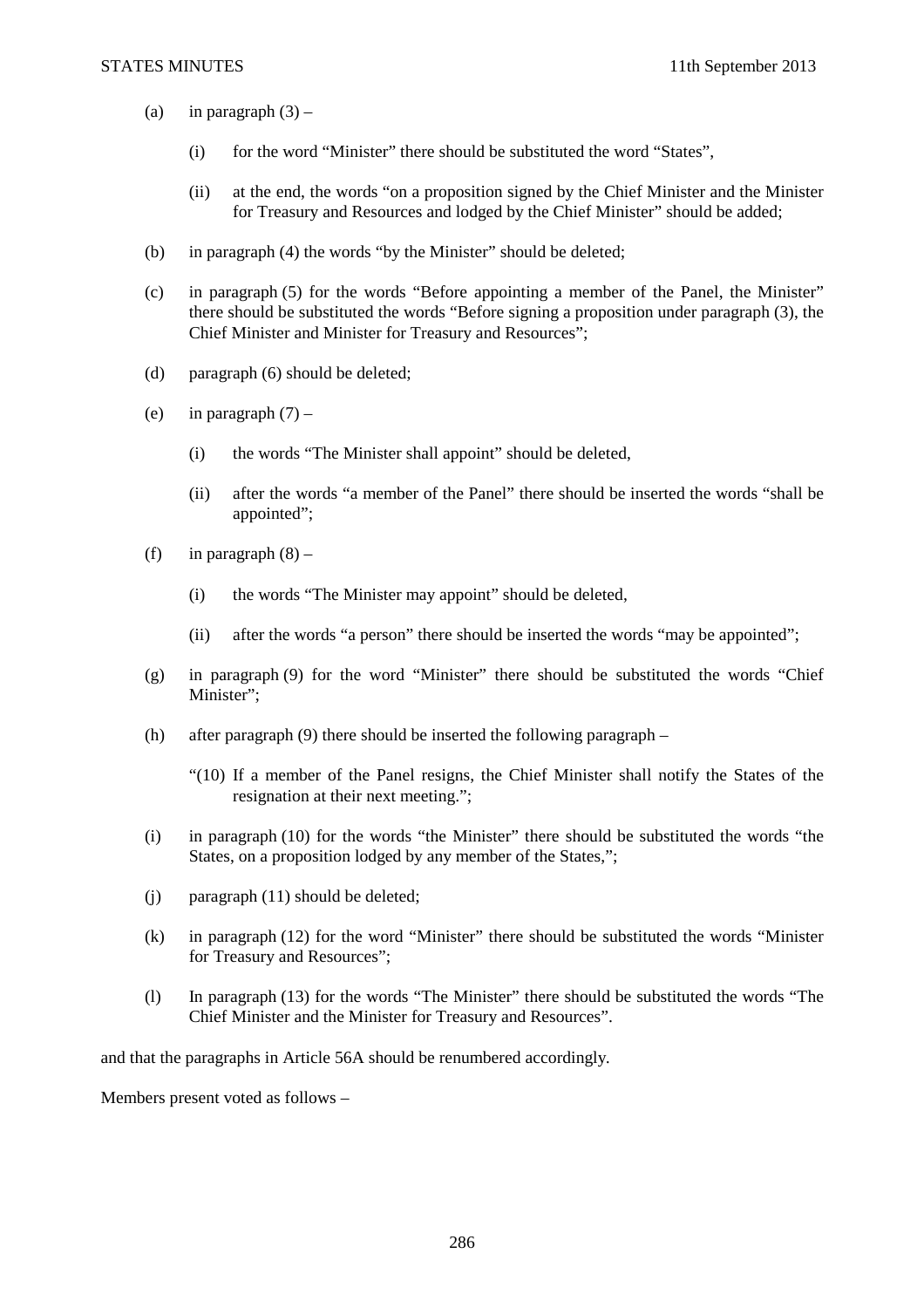Senator S.C. Ferguson Senator P.F. Routier Connétable of St. John Senator P.F.C. Ozouf Deputy R.C. Duhamel (S) Senator A. Breckon Deputy J.A. Martin (H) Senator A.J.H. Maclean Deputy G.P. Southern (H) Senator B.I. Le Marquand Deputy of St. Ouen Senator F. du H. Le Gresley Deputy J.A.N. Le Fondré (L) Senator I.J. Gorst Deputy M. Tadier (B) Senator L.J. Farnham Deputy T.M. Pitman (H) Senator P.M. Bailhache Deputy T.A. Vallois (S) Connétable of St. Helier Deputy J.M. Macon (S) Connétable of Trinity Deputy G.C.L. Baudains (C) Connétable of St. Peter

**POUR: 13 CONTRE: 31 ABSTAIN: 0** 

Deputy J.H. Young (B) Connétable of St. Lawrence Connétable of St. Mary Connétable of St. Ouen Connétable of St. Brelade Connétable of St. Martin Connétable of St. Saviour Deputy R.G. Le Hérissier (S) Deputy of Grouville Deputy J.A. Hilton (H) Deputy of Trinity Deputy S.S.P.A. Power (B) Deputy K.C. Lewis (S) Deputy E.J. Noel (L) Deputy A.K.F. Green (H) Deputy J.P.G. Baker (H) Deputy S.J. Pinel (C) Deputy of St. Mary Deputy R.G. Bryans (H) Deputy of St. Peter

THE STATES adopted Article 19.

THE STATES adopted Articles 20 to 23.

THE STATES, subject to the sanction of Her Most Excellent Majesty in Council, adopted a Law entitled the Public Finances (Amendment No. 4) (Jersey) Law 201-.

Members present voted as follows –

| <b>POUR: 35</b>             | <b>CONTRE: 6</b>            | <b>ABSTAIN: 0</b> |
|-----------------------------|-----------------------------|-------------------|
| Senator P.F. Routier        | Senator S.C. Ferguson       |                   |
| Senator P.F.C. Ozouf        | Deputy of St. Ouen          |                   |
| Senator A. Breckon          | Deputy J.A.N. Le Fondré (L) |                   |
| Senator A.J.H. Maclean      | Deputy M. Tadier (B)        |                   |
| Senator B.I. Le Marquand    | Deputy J.M. Maçon (S)       |                   |
| Senator F. du H. Le Gresley | Deputy G.C.L. Baudains (C)  |                   |
| Senator L.J. Gorst          |                             |                   |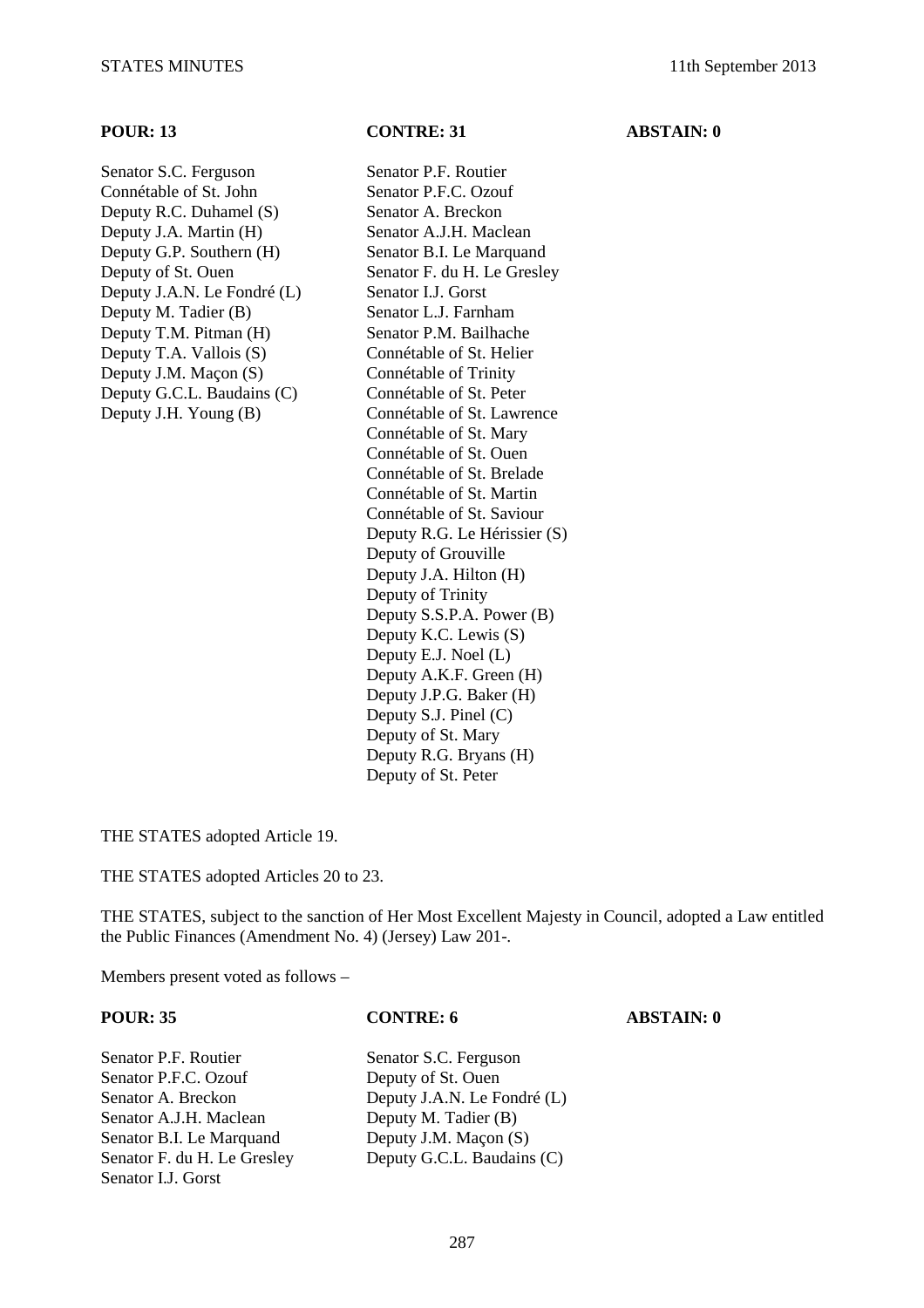Senator L.J. Farnham Senator P.M. Bailhache Connétable of St. Helier Connétable of Trinity Connétable of St. Peter Connétable of St. Lawrence Connétable of St. Mary Connétable of St. Ouen Connétable of St. Brelade Connétable of St. Martin Connétable of St. Saviour Deputy R.C. Duhamel (S) Deputy R.G. Le Hérissier (S) Deputy J.A. Martin (H) Deputy of Grouville Deputy J.A. Hilton (H) Deputy of Trinity Deputy S.S.P.A. Power (B) Deputy K.C. Lewis (S) Deputy E.J. Noel (L) Deputy T.A. Vallois (S) Deputy A.K.F. Green (H) Deputy J.P.G. Baker (H) Deputy J.H. Young (B) Deputy S.J. Pinel (C) Deputy of St. Mary Deputy R.G. Bryans (H) Deputy of St. Peter

### **Jersey Appointments Commission: re-appointment of member P.79/2013**

THE STATES, in accordance with Article 18(7) of the Employment of States of Jersey Employees (Jersey) Law 2005, which was concerned with the re-appointment of Commissioners to the Jersey Appointments Commission, re-appointed Mr. Julian Rogers, as a Commissioner of the Jersey Appointments Commission until 23rd February 2014.

### **Draft Adoption (Amendment No. 6) (Jersey) Law 201- P.80/2013**

THE STATES commenced consideration of the Draft Adoption (Amendment No. 6) (Jersey) Law 201 and adopted the principles.

Members present voted as follows –

### **POUR: 36 CONTRE: 3 ABSTAIN: 0**

Senator P.F. Routier Connétable of St. Martin<br>
Senator P.F.C. Ozouf Deputy of St. Ouen Senator S.C. Ferguson Senator A.J.H. Maclean Senator B.I. Le Marquand

Deputy of St. Ouen Senator A. Breckon Deputy G.C.L. Baudains (C)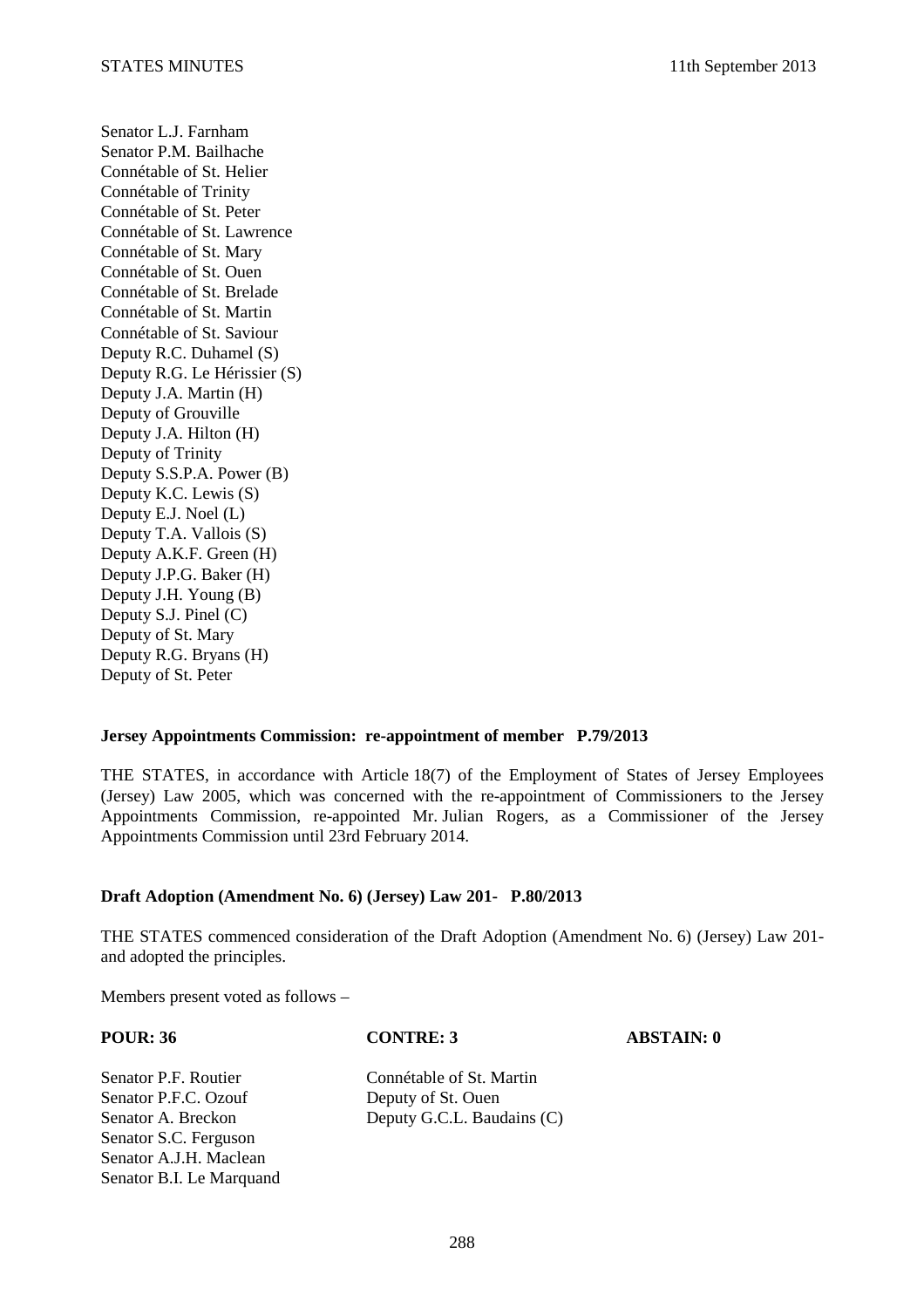Senator F. du H. Le Gresley Senator I.J. Gorst Senator L.J. Farnham Senator P.M. Bailhache Connétable of Trinity Connétable of St. Lawrence Connétable of St. Mary Connétable of St. Ouen Connétable of St. Brelade Connétable of St. Saviour Deputy R.C. Duhamel (S) Deputy R.G. Le Hérissier (S) Deputy J.A. Martin (H) Deputy G.P. Southern (H) Deputy J.A. Hilton (H) Deputy of Trinity Deputy S.S.P.A. Power (B) Deputy K.C. Lewis (S) Deputy M. Tadier (B) Deputy T.M. Pitman (H) Deputy E.J. Noel (L) Deputy T.A. Vallois (S) Deputy A.K.F. Green (H) Deputy J.M. Maçon (S) Deputy of St. John Deputy J.P.G. Baker (H) Deputy J.H. Young (B) Deputy S.J. Pinel (C) Deputy of St. Mary Deputy R.G. Bryans (H)

THE STATES, having been informed that the relevant scrutiny panel had indicated that it did not wish to scrutinise the draft legislation, adopted Articles 1 and 2.

THE STATES, subject to the sanction of Her Most Excellent Majesty in Council, adopted a Law entitled the Adoption (Amendment No. 6) (Jersey) Law 201-.

### **British Nationality Act (H.M. Armed Forces Exemption) Bill: extension to Jersey P.81/2013**

THE STATES, signified, pursuant to Article 31(1)(a) of the States of Jersey Law 2005, that they agreed that the provisions of the British Nationality Act 1981 (H.M. Armed Forces Exemption) Bill of the United Kingdom Parliament should, when the Act came into force, extend to Jersey as summarised in the report of the Chief Minister dated 12th June 2013.

### **Commissioners of Appeal for Taxes Office: re-appointment of members P.83/2013**

THE STATES, in accordance with Article 10 of the Income Tax (Jersey) Law 1961, as amended, approved the appointment of the following as Commissioners of Appeal for the Taxes Office for the periods stated –

> Mr. Philip Barber (3 years) Ms. Jacqueline Collins (4 years).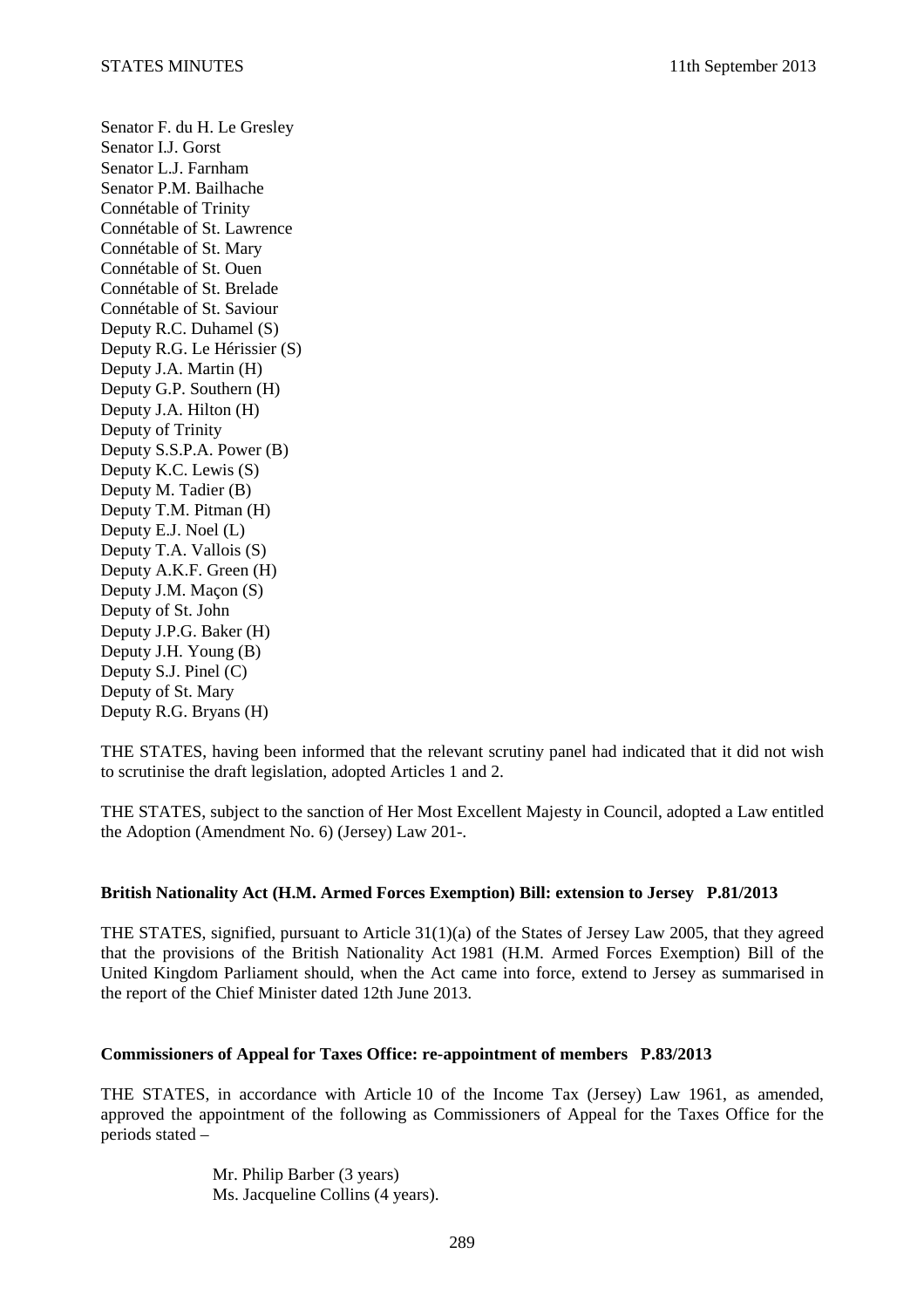# **Draft Customs and Excise (Amendment No. 7) (Jersey) Law 201- P.85/2013**

THE STATES commenced consideration of the Draft Customs and Excise (Amendment No. 7) (Jersey) Law 201- and adopted the principles.

Members present voted as follows –

| <b>POUR: 35</b>              | <b>CONTRE: 1</b>           | <b>ABSTAIN: 0</b> |
|------------------------------|----------------------------|-------------------|
| Senator P.F. Routier         | Deputy G.C.L. Baudains (C) |                   |
| Senator A. Breckon           |                            |                   |
| Senator S.C. Ferguson        |                            |                   |
| Senator B.I. Le Marquand     |                            |                   |
| Senator F. du H. Le Gresley  |                            |                   |
| Senator I.J. Gorst           |                            |                   |
| Senator P.M. Bailhache       |                            |                   |
| Connétable of Trinity        |                            |                   |
| Connétable of St. Lawrence   |                            |                   |
| Connétable of St. Mary       |                            |                   |
| Connétable of St. John       |                            |                   |
| Connétable of St. Brelade    |                            |                   |
| Connétable of St. Martin     |                            |                   |
| Connétable of St. Saviour    |                            |                   |
| Deputy R.C. Duhamel (S)      |                            |                   |
| Deputy R.G. Le Hérissier (S) |                            |                   |
| Deputy J.A. Martin (H)       |                            |                   |
| Deputy of St. Ouen           |                            |                   |
| Deputy of Grouville          |                            |                   |
| Deputy J.A. Hilton (H)       |                            |                   |
| Deputy J.A.N. Le Fondré (L)  |                            |                   |
| Deputy of Trinity            |                            |                   |
| Deputy S.S.P.A. Power (B)    |                            |                   |
| Deputy K.C. Lewis (S)        |                            |                   |
| Deputy E.J. Noel (L)         |                            |                   |
| Deputy T.A. Vallois (S)      |                            |                   |
| Deputy A.K.F. Green (H)      |                            |                   |
| Deputy J.M. Maçon (S)        |                            |                   |
| Deputy of St. John           |                            |                   |
| Deputy J.P.G. Baker (H)      |                            |                   |
| Deputy J.H. Young (B)        |                            |                   |
| Deputy S.J. Pinel (C)        |                            |                   |
| Deputy of St. Mary           |                            |                   |
| Deputy R.G. Bryans (H)       |                            |                   |
| Deputy of St. Peter          |                            |                   |
|                              |                            |                   |
|                              |                            |                   |

THE STATES, having been informed that the relevant scrutiny panel had indicated that it did not wish to scrutinise the draft legislation, adopted Articles 1 to 5.

THE STATES, subject to the sanction of Her Most Excellent Majesty in Council, adopted a Law entitled the Customs and Excise (Amendment No. 7) (Jersey) Law 201-.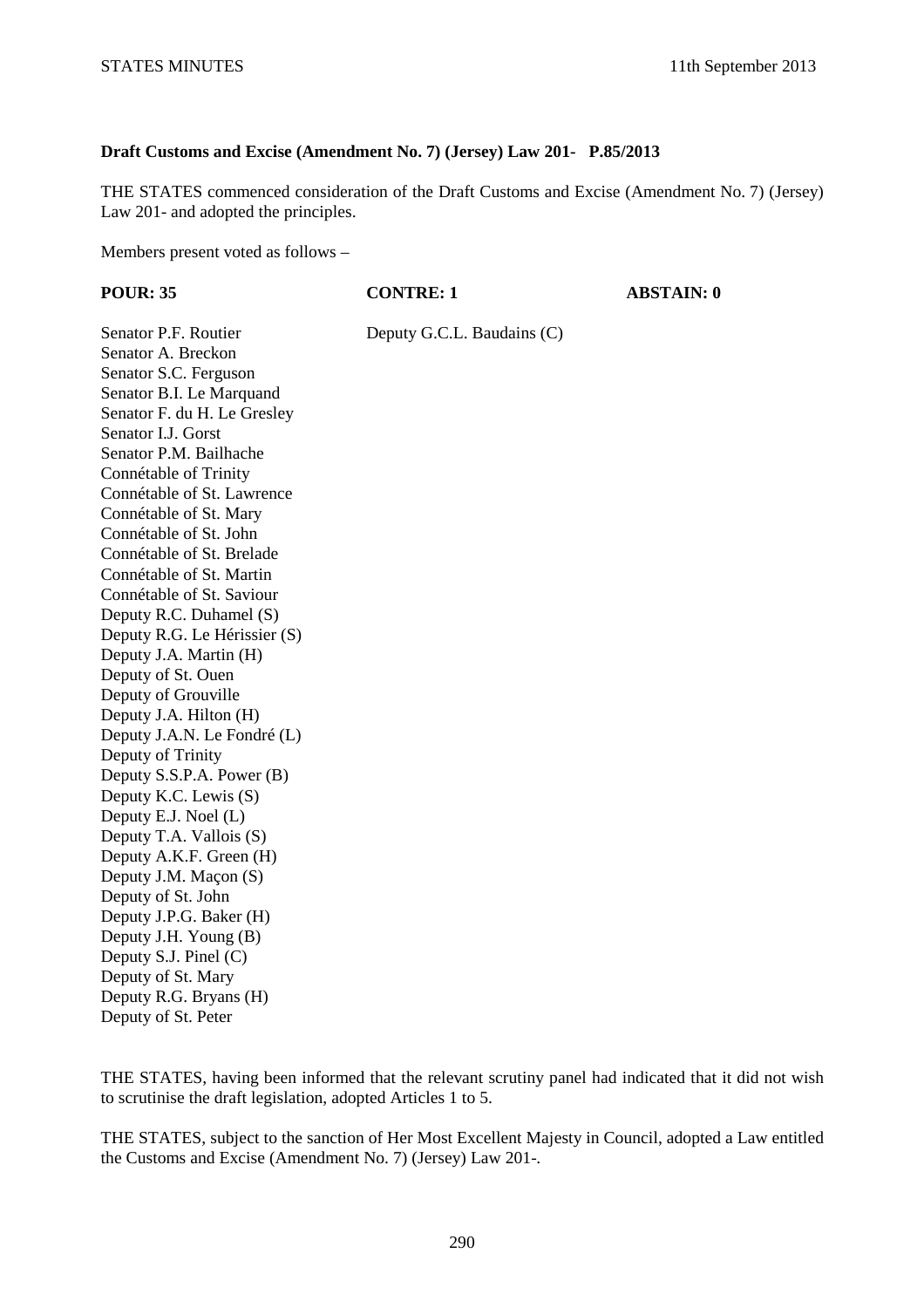## **Planning Appeals: revised system P.87/2013**

THE STATES commenced consideration of a proposition of the Minister for Planning and Environment concerning a revised Planning Appeals system and rejected an amendment of Deputy John Hilary Young of St. Brelade that –

in paragraph (a) for the words "new Planning Appeals process" there should be substituted the words "Planning Appeals Tribunal"; after the word "established" there should be inserted the words "with full jurisdiction"; after the words "points of law arising from such appeals" there should be inserted the words "which would be determined by the Royal Court;" and the words "with the new system consisting of an independent Inspector considering the case along with all the material evidence and reporting findings to the Minister for Planning and Environment who would then determine the appeal" should be deleted;

and that in paragraph  $(c)$  –

- (a) for the words "of independent Inspectors to consider appeal cases and advise the Minister as appropriate" there should be substituted the words "by the States of a panel of members to fulfil the responsibilities and duties of the Planning Appeals Tribunal, the panel to comprise a legally qualified Chairman, a Deputy Chairman and ten other persons including qualified and experienced Planning Inspectors and other suitable persons with appropriate skills and experience from whom individual tribunals would be drawn,";
- (b) for the words "and appointing an Inspector with appropriate skill and experience to consider each appeal" there should be substituted the words "and, in consultation with the Chairman of the Planning Appeals Tribunal, appointing Tribunal members from the panel with appropriate skills and experience to determine each appeal;";

and that in paragraph  $(d)$  –

for the words "the new appeals system should be designed to allow appeals to be considered either on the basis of written representations or by means of an Appeal Hearing" there should be substituted the words "the procedures of the Planning Appeals Tribunal should permit the appellant the option of an appeal to be determined on the basis of written representations or by means of an appeal hearing held by three members of the panel, subject to the overriding discretion of the Chairman of the Planning Appeals Tribunal to determine which appeals procedure is appropriate for each appeal;";

and that in paragraph  $(e)$  –

- (a) for the words "process and engage the required Inspectors as appropriate" there should be substituted the words "Planning Appeals Tribunal";
- (b) for the words "the Minister for Planning and Environment" there should be substituted the words "the Chief Minister";

and that after paragraph (e) there should be substituted a new paragraph as follows –

"(g) to agree that the Chairman of the Planning Appeals Tribunal should publish an annual report of the work of the tribunal;";

and the existing paragraph (f) should be renumbered as paragraph (g);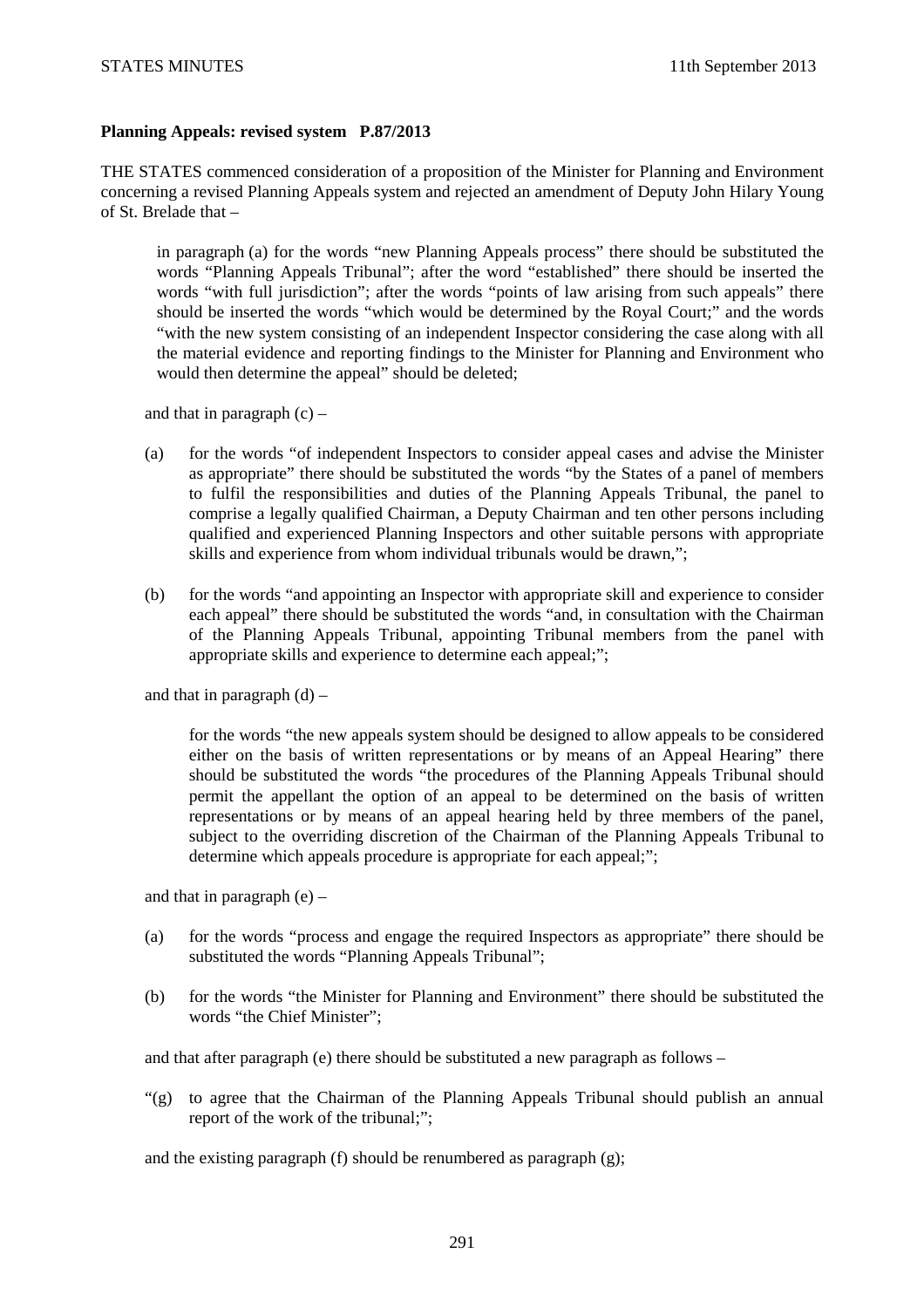and that in paragraph  $(f)$  –

- (a) the words "detailed proposals on the structures and procedures for the new appeals process together with" should be deleted;
- (b) for the words "new appeal process" there should be substituted the words "Planning Appeals Tribunal";
- (c) after the words "to be established" there should be inserted the words "no later than July 2014".

Members present voted as follows –

**POUR: 12 CONTRE: 24 ABSTAIN: 0** 

| Senator A. Breckon           | Senator P.F. Routier        |
|------------------------------|-----------------------------|
| Senator S.C. Ferguson        | Senator P.F.C. Ozouf        |
| Connétable of St. John       | Senator B.I. Le Marquand    |
| Connétable of St. Brelade    | Senator F. du H. Le Gresley |
| Deputy R.G. Le Hérissier (S) | Senator LJ. Gorst           |
| Deputy J.A. Martin (H)       | Senator L.J. Farnham        |
| Deputy G.P. Southern (H)     | Senator P.M. Bailhache      |
| Deputy of St. Ouen           | Connétable of St. Helier    |
| Deputy J.A.N. Le Fondré (L)  | Connétable of Trinity       |
| Deputy of Trinity            | Connétable of St. Clement   |
| Deputy J.P.G. Baker (H)      | Connétable of St. Lawrence  |
| Deputy of St. Mary           | Connétable of St. Mary      |
|                              | Connétable of St. Martin    |
|                              | Deputy R.C. Duhamel (S)     |
|                              | Deputy S.S.P.A. Power (B)   |
|                              | Deputy K.C. Lewis (S)       |
|                              | Deputy E.J. Noel (L)        |
|                              | Deputy T.A. Vallois (S)     |
|                              | Deputy A.K.F. Green (H)     |
|                              | Deputy J.M. Maçon (S)       |
|                              | Deputy G.C.L. Baudains (C)  |
|                              | Deputy of St. John          |
|                              | Deputy S.J. Pinel $(C)$     |
|                              | Deputy R.G. Bryans (H)      |

THE STATES, adopting an amendment of Deputy Roy George Le Hérissier of St. Saviour to the proposition of the Minister for Planning and Environment entitled 'Planning Appeals : revised system', agreed that after paragraph (a) there should be inserted a new paragraph as follows –

"(b) to agree that, notwithstanding the introduction of the new appeal system, the current system of 'requests for reconsideration' shall also be continued for decisions made by planning officers under delegated powers, with the reconsideration of the application being undertaken by the Planning Applications Panel whose decision in these cases shall be final (subject always to the normal appeal process);"

and the remaining paragraphs should be renumbered.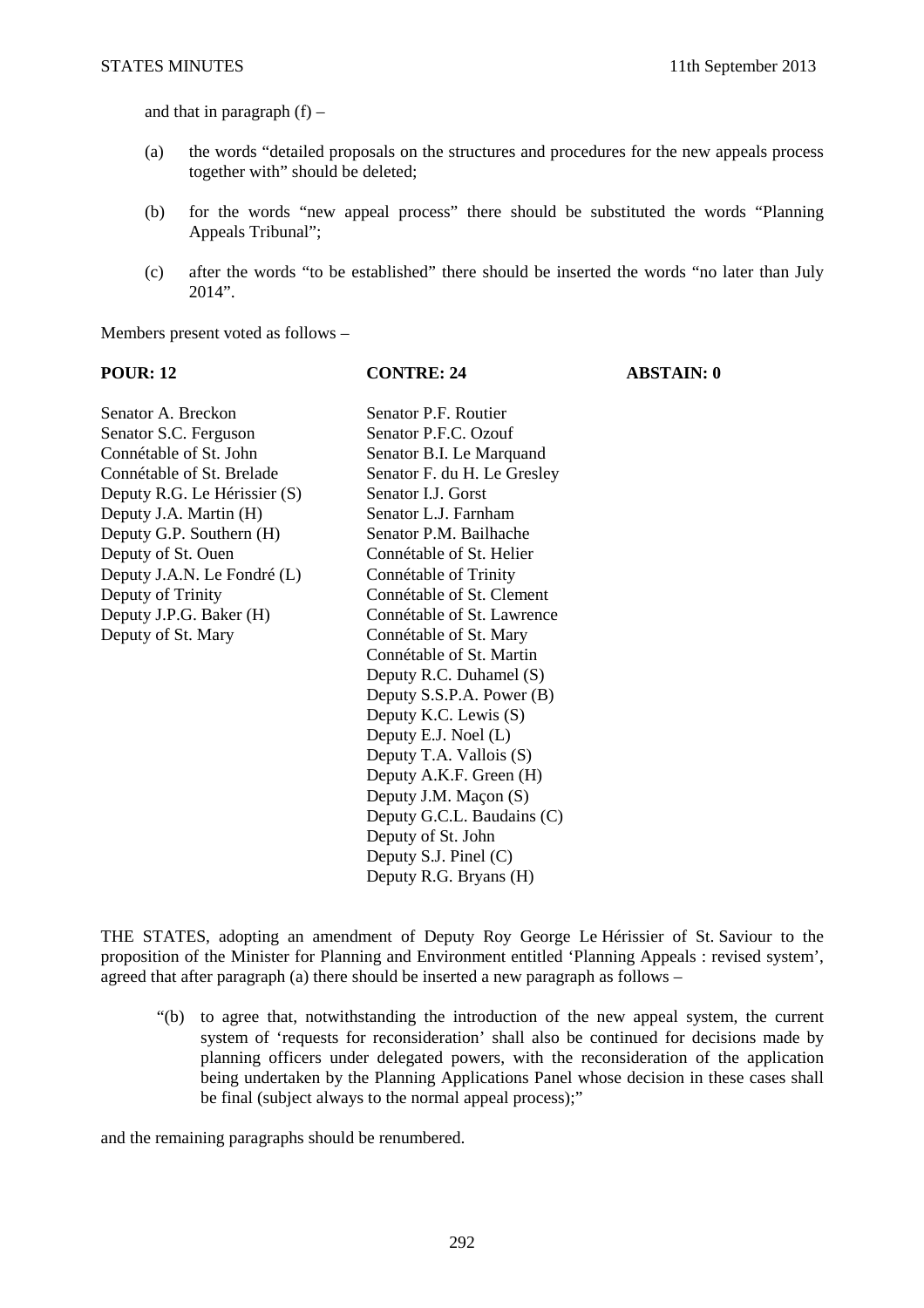Members present voted as follows –

Senator P.F. Routier Senator P.F.C. Ozouf Senator A. Breckon Senator A.J.H. Maclean Senator S.C. Ferguson Senator B.I. Le Marquand Senator F. du H. Le Gresley Senator I.J. Gorst Connétable of Trinity Senator L.J. Farnham Connétable of St. Peter Senator P.M. Bailhache Connétable of St. Lawrence Connétable of St. Helier Connétable of St. Mary Connétable of St. Clement Connétable of St. John Deputy R.C. Duhamel (S) Connétable of St. Brelade Deputy J.A. Martin (H) Connétable of St. Martin Deputy K.C. Lewis (S) Deputy R.G. Le Hérissier (S) Deputy T.A. Vallois (S) Deputy J.A.N. Le Fondré (L) Deputy A.K.F. Green (H) Deputy S.S.P.A. Power (B) Deputy E.J. Noel (L) Deputy J.M. Maçon (S) Deputy G.C.L. Baudains (C) Deputy of St. John Deputy J.P.G. Baker (H) Deputy J.H. Young (B) Deputy S.J. Pinel (C) Deputy of St. Mary Deputy R.G. Bryans (H) Deputy of St. Peter

## **POUR: 24 CONTRE: 13 ABSTAIN: 0**

### **Arrangement of public business for the present meeting**

THE STATES rejected a proposition of Deputy Gerard Clifford Lemmens Baudains of St. Clement that the meeting should adjourn.

Members present voted as follows –

### **POUR: 13 CONTRE: 25 ABSTAIN: 0**

Senator P.F. Routier Senator P.F.C. Ozouf Senator S.C. Ferguson Senator A.J.H. Maclean Senator B.I. Le Marquand Senator F. du H. Le Gresley

Senator L.J. Gorst Senator L.J. Farnham Senator P.M. Bailhache Connétable of St. Helier Connétable of Trinity Connétable of St. Clement Connétable of St. Martin Deputy R.C. Duhamel (S) Deputy J.A. Martin (H)

| Senator A. Breckon           |
|------------------------------|
| Connétable of St. Peter      |
| Connétable of St. Lawrence   |
| Connétable of St. Mary       |
| Connétable of St. John       |
| Connétable of St. Brelade    |
| Deputy R.G. Le Hérissier (S) |
| Deputy S.S.P.A. Power (B)    |
| Deputy G.C.L. Baudains (C)   |
| Deputy of St. John           |
| Deputy J.P.G. Baker (H)      |
| Deputy J.H. Young (B)        |
| Deputy of St. Mary           |
|                              |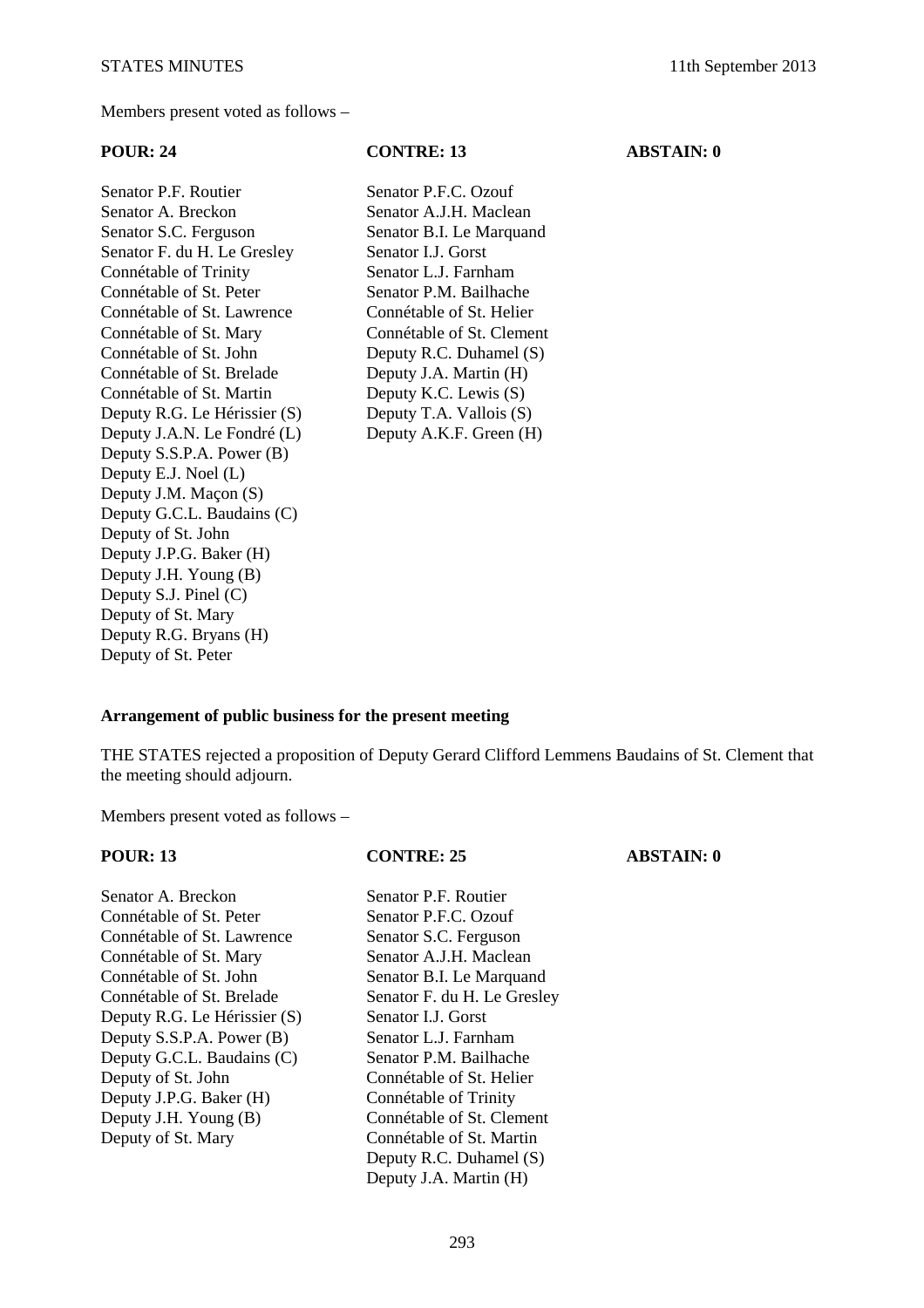Deputy J.A.N. Le Fondré (L) Deputy of Trinity Deputy K.C. Lewis (S) Deputy E.J. Noel (L) Deputy T.A. Vallois (S) Deputy A.K.F. Green (H) Deputy J.M. Maçon (S) Deputy S.J. Pinel (C) Deputy R.G. Bryans (H) Deputy of St. Peter

## **Planning Appeals: revised system P.87/2013**

THE STATES resumed consideration of a proposition of the Minister for Planning and Environment entitled 'Planning Appeals: revised system' (P.87/2013) and, adopting the proposition, as amended –

- (a) agreed that a new Planning Appeals process to replace the present appeal provisions in the Planning and Building (Jersey) Law 2002 should be established to determine appeals against decisions made under the Planning and Building (Jersey) Law 2002 entirely on their merits, with the exception of deciding points of law arising from such appeals, with the new system consisting of an independent Inspector considering the case along with all the material evidence and reporting findings to the Minister for Planning and Environment who would then determine the appeal;
- (b) agreed that, notwithstanding the introduction of the new appeal system, the current system of 'requests for reconsideration' should also be continued for decisions made by planning officers under delegated powers, with the reconsideration of the application being undertaken by the Planning Applications Panel whose decision in these cases would be final (subject always to the normal appeal process);
- (c) agreed that applicants for planning permission should be able to require a decision to be made if an application had not been determined within an identified timescale;
- (d) agreed that appropriate mechanisms and procedures should be established with the agreement of the Jersey Appointments Commission to permit the appointment of independent Inspectors to consider appeal cases and advise the Minister as appropriate, with the Judicial Greffe administering the appeal process and appointing an Inspector with appropriate skills and experience to consider each appeal;
- (e) agreed that the new appeal system should be designed to allow appeals to be considered either on the basis of written representations or by means of an Appeal Hearing and that a fee could be charged for each appeal;
- (f) requested the Minister for Treasury and Resources to allocate funding from a source to be identified by that Minister for the years 2014 and 2015 for the Judicial Greffe to administer the process and engage the required Inspectors as appropriate, with the Minister for Planning and Environment then being accountable for public finance and manpower purposes;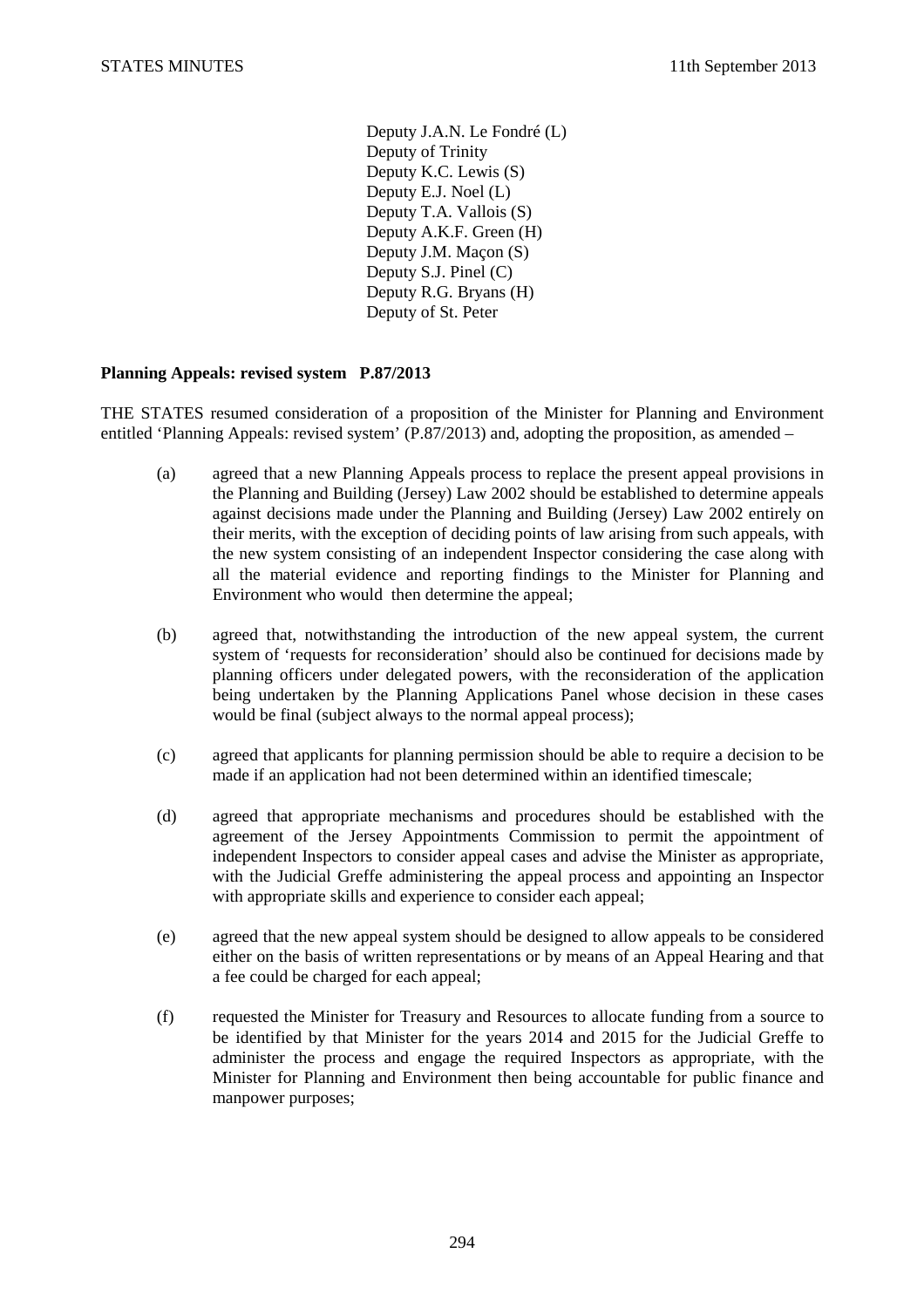(g) requested the Minister for Planning and Environment to bring forward for approval by the States detailed proposals on the structures and procedures for the new appeals process together with the necessary draft amendments to the Planning and Building (Jersey) Law 2002 to enable the new appeal process to be established.

Members present voted as follows –

**POUR: 35 CONTRE: 2 ABSTAIN: 0** 

Senator P.F. Routier Senator P.M. Bailhache Senator P.F.C. Ozouf Deputy J.H. Young (B) Senator A. Breckon Senator S.C. Ferguson Senator A.J.H. Maclean Senator B.I. Le Marquand Senator F. du H. Le Gresley Senator I.J. Gorst Senator L.J. Farnham Connétable of St. Helier Connétable of Trinity Connétable of St. Clement Connétable of St. Peter Connétable of St. Lawrence Connétable of St. Mary Connétable of St. Brelade Connétable of St. Martin Deputy R.C. Duhamel (S) Deputy R.G. Le Hérissier (S) Deputy J.A. Martin (H) Deputy J.A.N. Le Fondré (L) Deputy of Trinity Deputy S.S.P.A. Power (B) Deputy K.C. Lewis (S) Deputy E.J. Noel (L) Deputy T.A. Vallois (S) Deputy A.K.F. Green (H) Deputy J.M. Maçon (S) Deputy G.C.L. Baudains (C) Deputy of St. John Deputy J.P.G. Baker (H) Deputy S.J. Pinel (C) Deputy of St. Mary Deputy R.G. Bryans (H) Deputy of St. Peter

### **Arrangement of public business for future meetings**

THE STATES, adopting a proposition of the Chief Minister, agreed, in accordance with Standing Order 26(7), to reduce the minimum lodging period applied to his proposition entitled 'Draft Security Interests (Amendment of Law) (No. 2) (Jersey) Regulations 201-' (P.96/2013) which had been lodged 'au Greffe' on 15th August 2013, in order that the matter could be debated on 24th September 2013.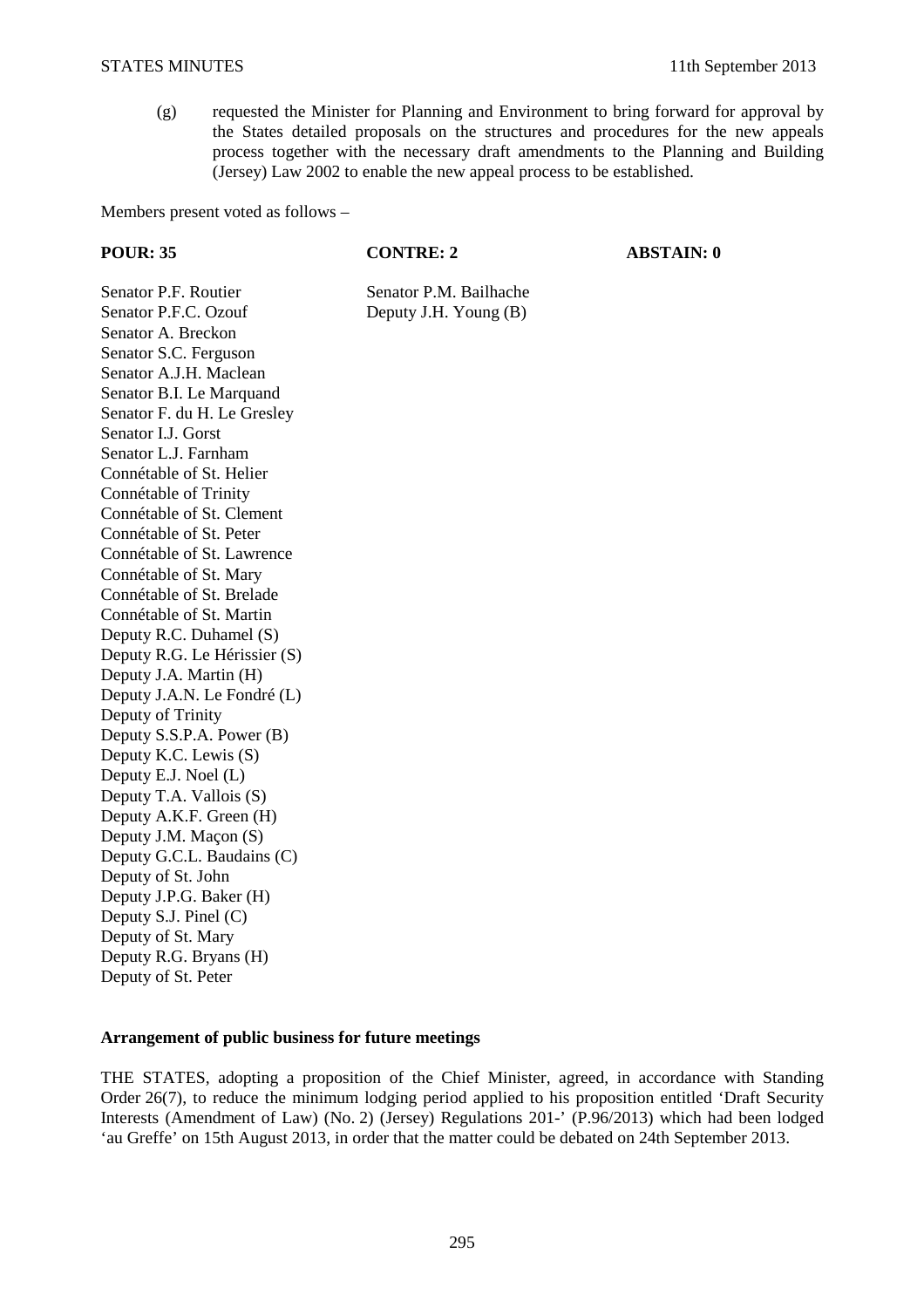THE STATES agreed the following arrangement of public business for future meetings proposed, as amended, by the Chairman of the Privileges and Procedures Committee in accordance with the provisions of Standing Order 88(3) –

# **24th September 2013**

| Draft Criminal Justice (Mandatory Minimum Periods of Actual Imprisonment)<br>(Amendment) (Jersey) Law 201-.<br>Lodged: 2nd July 2013.<br>Chief Minister.                                    | P.84/2013.                        |
|---------------------------------------------------------------------------------------------------------------------------------------------------------------------------------------------|-----------------------------------|
| Public Elections: Single Transferable Voting System (STV) and an Alternative Voting<br>System (AV).<br>Lodged: 17th July 2013.<br>Deputy M. Tadier of St. Brelade.                          | P.86/2013.                        |
| Public Elections: Single Transferable Voting System (STV) and an Alternative Voting<br>System $(AV)$ $(P.86/2013)$ – comments.<br>Presented: 4th September 2013.<br>Comité des Connétables. | P.86/2013.<br>Com.                |
| Sunstone Holdings Ltd. and De Lec Ltd. $-ex$ gratia payments to investors.<br>Lodged: 26th July 2013.<br>Senator A. Breckon.                                                                | P.90/2013.                        |
| Justice policy and resources: responsibility.<br>Lodged: 31st July 2013.<br>Chief Minister.                                                                                                 | P.92/2013.                        |
| Draft Motor Vehicle Registration (Amendment No. 4) (Jersey) Law 201-.<br>Lodged: 9th August 2013.<br>Minister for Transport and Technical Services.                                         | P.95/2013.                        |
| Draft Security Interests (Amendment of Law) (No. 2) (Jersey) Regulations 201-.<br>Lodged: 15th August 2013.<br>Chief Minister.                                                              | P.96/2013.<br>$(re\text{-}issue)$ |
| Zero-hours contracts: regulation.<br>Lodged: 27th August 2013.<br>Deputy G.P. Southern of St. Helier.                                                                                       | P.100/2013.                       |
| 8th October 2013                                                                                                                                                                            |                                   |
| Chief Minister and Chairman of Comité des Connétables: monthly meetings.<br>Lodged: 16th April 2013.<br>Deputy M. Tadier of St. Brelade.                                                    | P.51/2013.                        |
| Chief Minister and Chairman of Comité des Connétables: monthly meetings<br>$(P.51/2013)$ – comments.<br>Presented: 13th May 2013.<br>Comité des Connétables.                                | P.51/2013.<br>Com.                |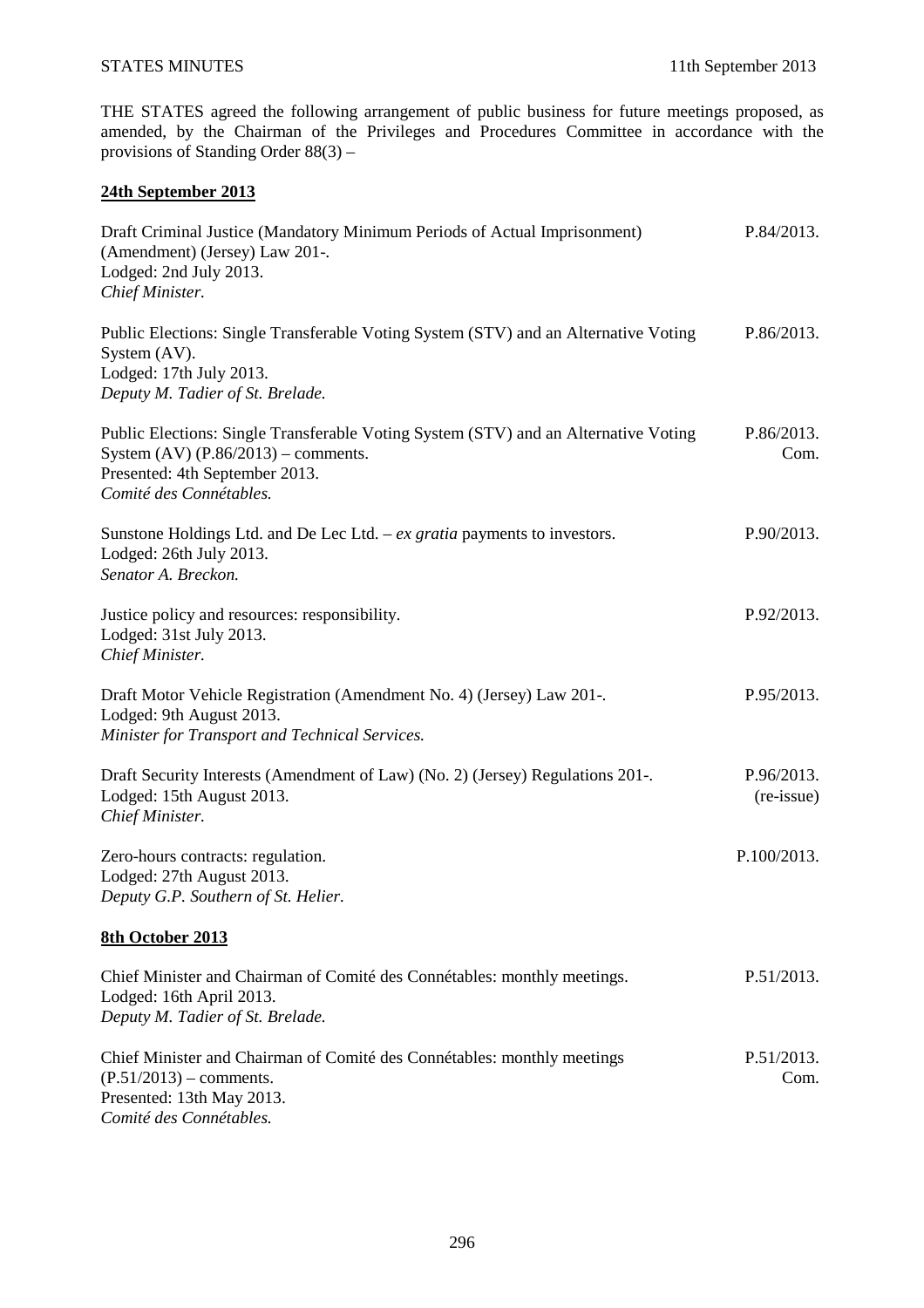# STATES MINUTES 11th September 2013

| Chief Minister and Chairman of Comité des Connétables: monthly meetings<br>$(P.51/2013)$ – comments.<br>Presented: 13th May 2013.<br>Council of Ministers.                                                         | P.51/2013.<br>Com.(2).                         |
|--------------------------------------------------------------------------------------------------------------------------------------------------------------------------------------------------------------------|------------------------------------------------|
| Draft Sea Fisheries (Licensing of Fishing Boats) (Amendment No. 6) (Jersey)<br>Regulations 201-.<br>Lodged: 16th August 2013.<br>Minister for Economic Development.                                                | P.97/2013.                                     |
| Draft Income Support (Miscellaneous Provisions) (Jersey) Regulations 201-.<br>Lodged: 27th August 2013.<br>Minister for Social Security.                                                                           | P.101/2013.                                    |
| Committee of Inquiry: planning applications by the Channel Islands Co-operative Society<br>Ltd.<br>Lodged: 28th August 2013.<br>Deputy R.G. Le Hérissier of St. Saviour.                                           | P.102/2013.                                    |
| Jersey Law Commission: appointment of Commissioner.<br>Lodged: 3rd September 2013.<br>Chief Minister.                                                                                                              | P.103/2013.                                    |
| The Law Society of Jersey Disciplinary Panel: appointment of lay members.<br>Lodged: 3rd September 2013.<br>Chief Minister.                                                                                        | P.104/2013.                                    |
| States of Jersey Complaints Panel: appointment of members.<br>Lodged: 9th September 2013.<br>Privileges and Procedures Committee.                                                                                  | P.106/2013.                                    |
| Jersey Mutual Insurance Society Incorporated: alteration of fundamental rules – petition.<br>Lodged: 10th September 2013.<br>Deputy J.A.N. Le Fondré of St. Lawrence.                                              | P.108/2013.                                    |
| 22nd October 2013                                                                                                                                                                                                  |                                                |
| Committee of Inquiry: costs for local businesses.<br>Lodged: 27th June 2013.<br>Senator A. Breckon.                                                                                                                | P.82/2013.                                     |
| Public Sector Reform.<br>Lodged: 26th July 2013.<br>Deputy G.C.L. Baudains of St. Clement.                                                                                                                         | P.91/2013.                                     |
| Composition and election of the States Assembly: reform – proposal 1.<br>Lodged: 2nd August 2013.<br>Senator P.F.C. Ozouf.                                                                                         | P.93/2013.                                     |
| Composition and election of the States Assembly: reform – proposals 1, 2 and 3<br>$(P.93/2013, P.94/2013$ and $P.98/2013$ ) – comments.<br>Presented: 10th September 2013.<br>Privileges and Procedures Committee. | P.93/2013.<br>P.94/2013.<br>P.98/2013.<br>Com. |